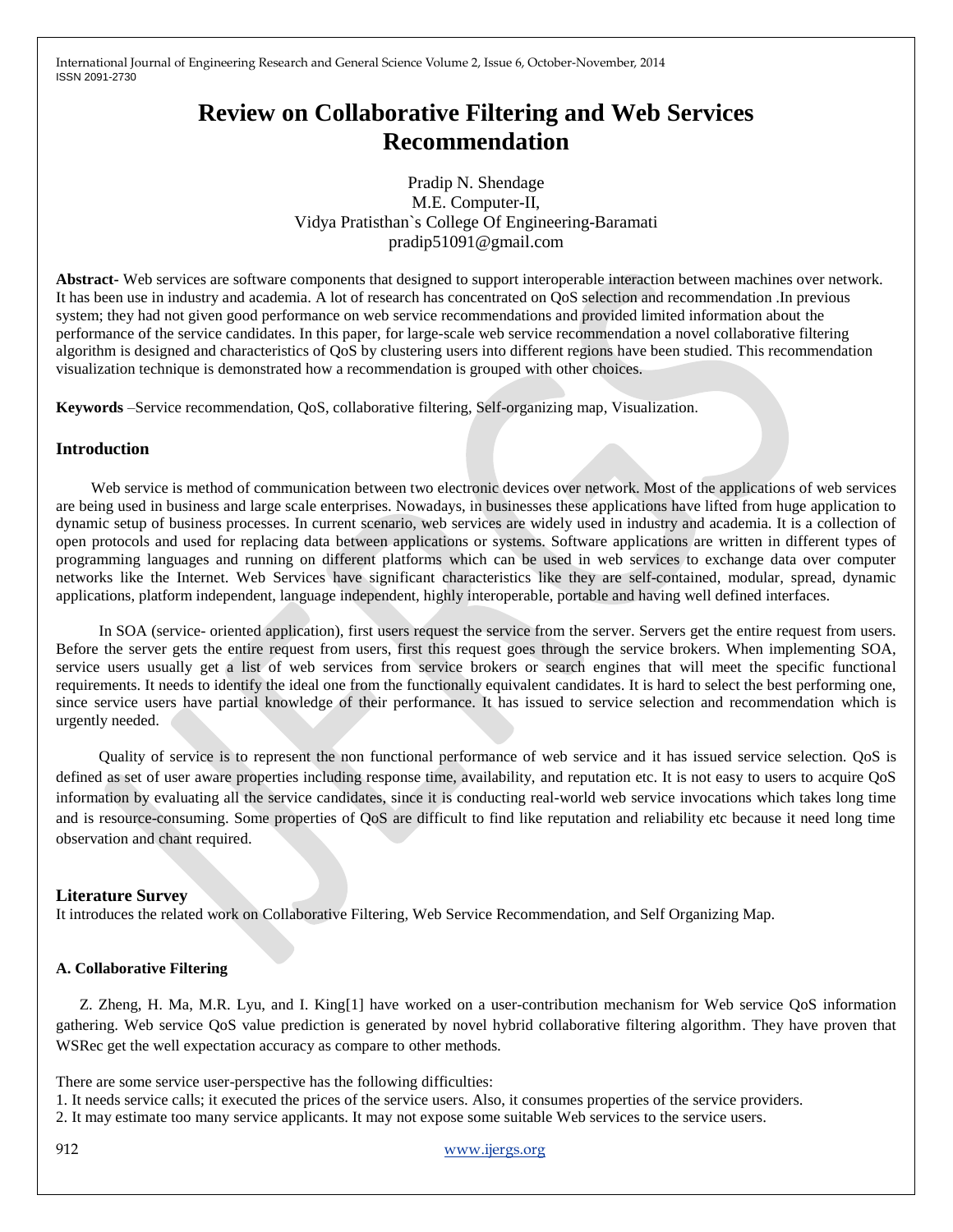3. The estimation of web service is not specialist for service user.

It used method which is hybrid Collaborative filtering method with the help of this method they can reduce the above difficulties. It uses the novel hybrid collaborative filtering algorithm for Web service recommendation; it recovers the recommendation value associating with other outdated collaborative filtering methods.

This method divided into two parts:

**A**] In user-based collaborative filtering for Web services, PCC is working to describe the relation between two service users built on the Web service items.

**B]** In Item-based collaborative filtering methods using PCC is working to describe the relation between Web service items in its place of the service users.

The difficult of this work is to incomplete the collaborative filtering methods for Web service recommendation, so there is no extensive Web service QoS datasets, which is obtaining from the review of QoS value expectation outcomes, without considerable and adequate Web services.

 J.S. Breese, D. Heckerman, and C. Kadie[2] have worked on Collaborative filtering or recommender systems usage a database about user preferences to calculate subjects or goods a new user might similar. They have described another task which is depends on correlation coefficients, vector-based same calculations, and arithmetical Bayesian methods. Collaborative filtering algorithm is used two classes:

**A]** In Memory-based algorithms, work is to create expectation over the whole user database. Normally, this task is to predict the votes of a specific user from a database of user elections from a section by using the Collaborative Filtering.

Advantage:

1. It is easy to implement.

2. It requires little or no training cost.

3. It can easily take new users' ratings into account.

Disadvantage:

1. It cannot cope well with large number of users and items, since their online performance is often slow.

**B]** In Model-based collaborative filtering, it used to evaluate the user record, which is then used for calculations. From a probabilistic viewpoint, this task can be observed as finding the predictable value of a vote, assumed what they know about the user. They request to expect votes on unnoticed items for the active user.

Advantage:

1. It can quickly generate recommendations.

2. It can achieve good online performance.

3. It must be performed a new when new users or items are added to the matrix.

The difficulties of these networks are following:

1. It has lesser memory requirements.

2. It permits for quicker predictions than a memory-based technique such as correlation availability of votes with which to create calculations.

 M.R. McLaughlin and J.L. Herlocker[3]have proven that two of the greatest commended CF recommendation algorithms have faults that outcome in an intensely undesirable user experience. Nearest-Neighbor algorithms work to make movie recommendations with the all Picture establish that many of the topmost movies recommended were incorrect, highly doubtful, or unverifiable. This algorithm implements poorly because it difficult to find out the best movie from recommendations.

Nearest-neighbor algorithm was dividing into two parts: User Nearest Neighbor or User-User algorithm is calculating the similarities between each couple of users.

Advantages are as follows:-

1. It is easy to implement

2. It proves high correctness when measured with mean absolute error.

913 www.ijergs.org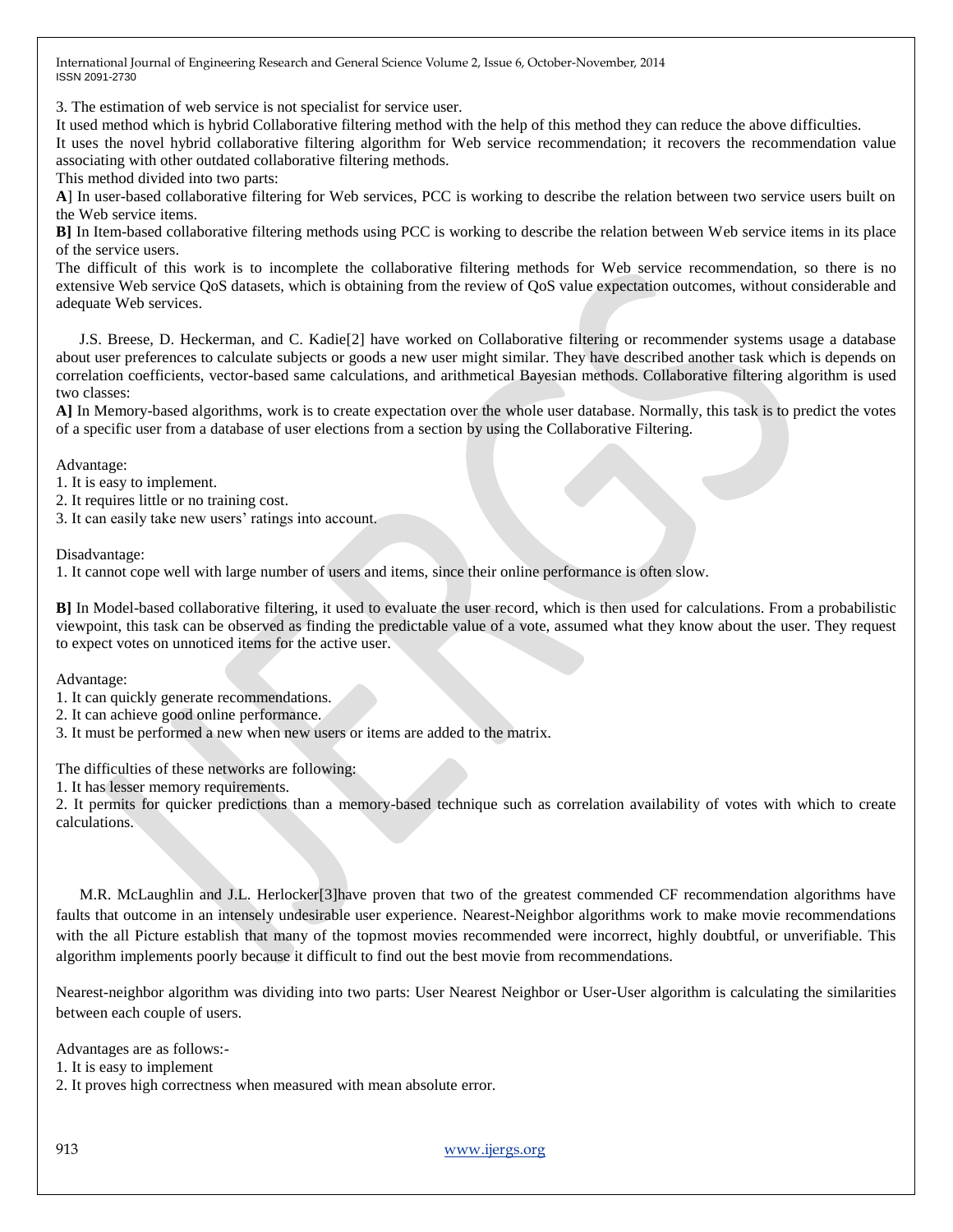Item Nearest Neighbor or Item-Item algorithm is to discoveries the users having different item with ranking. It has interests related to the active user and it finds items ranked by the active user that are related to the item being expected.

But this algorithm contains two errors

1. The active user taking too little neighbors who had ranked an item.

2. The neighbors with very little connection to the active user ranked the picture and this fault demonstrated quantitatively by the little modified Precision scores.

Belief Distribution Algorithm is to solve the above problems. This algorithm delivers a well user experiences.

The limitation idea is to execute a user study in which a whole group of rankings is composed. It is allowing us to estimate just how exactly modified precision dealings the user experiences.

 SongJieGong [4] Adapted recommendation systems is support users to discover exciting things. They have used the change of electronic exchange. Several recommendation methods are work with the collaborative filtering technology; it has been showing to be one of the greatest important methods in recommended systems. With the rise of customers and products in electronic exchange systems, the time taking nearest neighbor collaborative filtering examine the objective of customer in the whole customer space. It goes from it is bad quality. When several accounts is in the user database, it grows the sparsely of data set. The main causes of the bad quality have?

The previous methods have contained some drawbacks are as following:

1. Scalability in the collaborative filtering.

2. Sparsely in the collaborative filtering.

The recommendation method is to combines the user clustering technology and item clustering technology.

Users group are depending on users' ranking on objects. Each users has a one group center. Depends on the comparison between objective user and group centers, the NNs of objective user can be establish and plan where essential the expectation. The suggested method can operates the item clustering collaborative filtering to create the recommendations.

Advantages are following:

- 1. This method is a more accessible.
- 2. This method is a more correct than the old one.
- 3. This method is scalable and sparsely in filtering.

### **B. Web Services Recommendation**

 Z. Maamar, S.K. Mostefaoui, and Q.H. Mahmoud[5]have worked on context. Web service personalization is developed by using the contexts. Context is the information that characterizes the associations among people, applications, and location. Web services are personalized so that users' can be owned. Preferences are dissimilar types. Preferences are measured based on performance of Web services when it starts and ends. Personalization has two types such as explicit or implicit.

Explicit Personalization: Straight participation of the users in the modification of applications can be used with explicit personalization. Users are clearly defined the data that are needs to be preserved or rejected.

Implicit personalization: Implicit personalization does not call the some users participation and can be made upon learning plans that path users' behaviors and benefits. Personalization is based on the features that can be connected to users such as stationary user, mobile and locations. They have used some context such as U-context, W-context, and R-context.

U-context is used to represent status of a user and returns his individual preferences in relations of execution location and implementation time of services.

R-context is used to represent the status of a resource.

W-context is used to represent status of a Web services and also the implementation constraints on the Web service. They have provided some policies like consistency, feasibility and inspection.

Advantages are as following:

1. The interaction of the web services is well based on context.

2. It highlighted all the resources on which the web service performed.

914 www.ijergs.org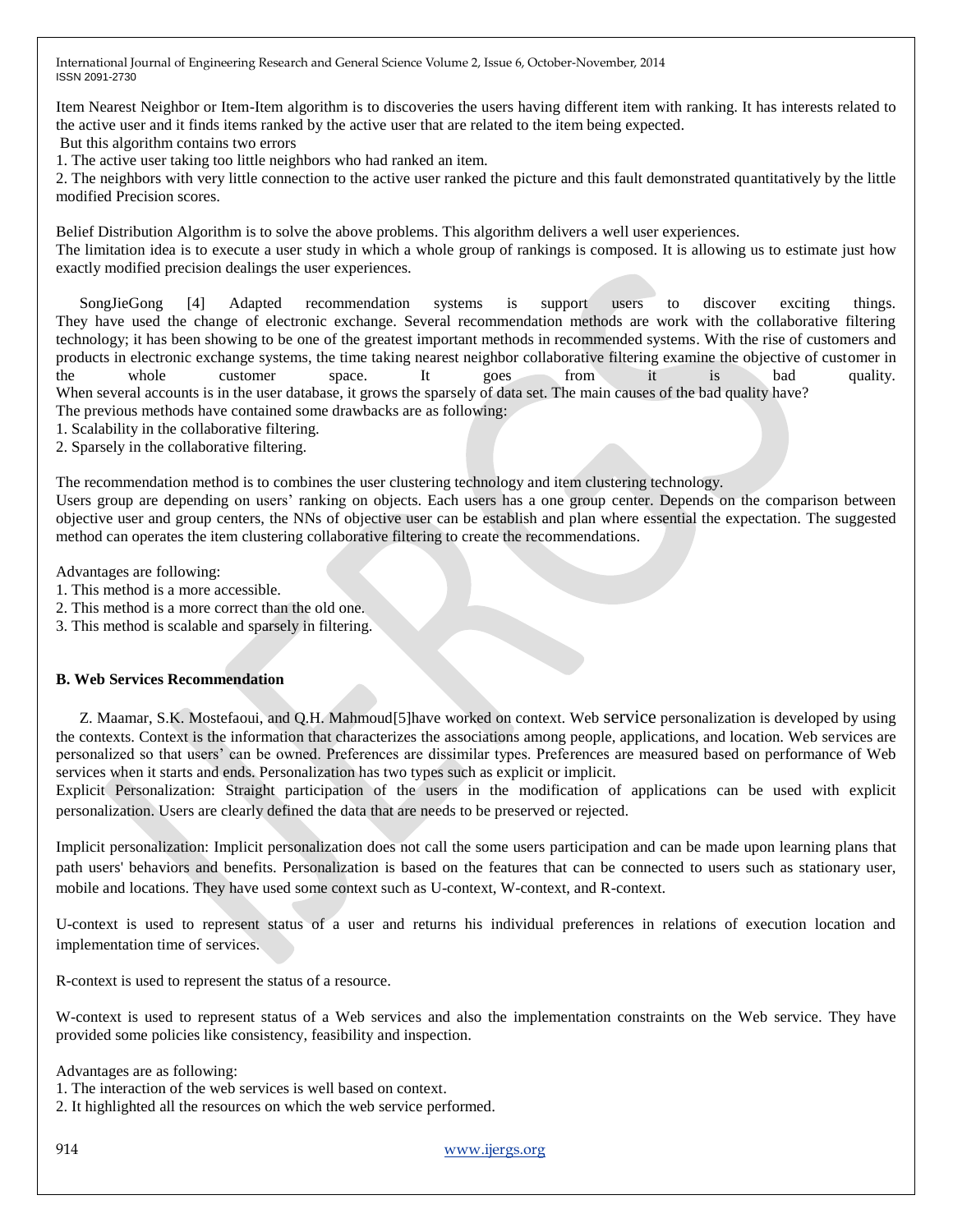M.B. Blake and M.F. Nowlan[6]have worked on a web service recommender system that proactively determines and achieves web services. The main objective is to find and ranking algorithms that allow the recommendations and examined actual, fully-operational web services. It is used some naming tendencies joined with improved syntactical methods and combined services by their mails and exactly propose candidate services to users as a portion of daily routines. The different tendencies are as following:

Tendency 1 (Subsumption Relationships): This is a solid tendency for web service developers to used part names depends on mutual names. It use mutual names, same mails to tend have solid subsumption relationships.

Tendency 2 (Common Subsets): Same to subsumption relationships, it is connected by taking mutual subsets with some web services.

Tendency 3 (Abbreviations in Naming): This tendency was for same names to be summarized into contractions. It is used some another techniques such as LD(Levenshtein distance), LP(Letter Paring).

Levenshtein distance: LD is to determine the similar relation between two strings.

Letter Pairing (LP) approach is an algorithm that can be used to match strings that has same subsets.

### Advantage:

1. With help of tendencies, users can easily find out the names of the web services.

The limitation is to vary the ability to characterize recommendations depends on real-time estimation of the condition.

 E.M. Maximilien and M.P. Singh [7] it is used SOAs (Service Oriented Architectures). The aim of SOAs is to provide multiple services to the users. User are dynamically choice the best services from the list which has provided by SOAs.They have developed a multiagent framework depends on ontology for QoS and a new model of trust (Self-adjusting trust). The ontology has to delivers a source for providers to present their offerings

.Consumers are to prompt their choices, and for evaluations of services to be collected.

There are three categories of Ontology:

The Upper QoS ontology that is covers simple definition for all qualities, with modeling relations between qualities. The Middle QoS ontology is to extend the upper ontology. It is describes the qualities that are valid across dissimilar areas.

Lower QoS ontologies are defined for specific areas by adding some qualities in the middle ontology or generating new ones from the upper ontology.

In Self-adjusting trust is autonomic. The evaluations are quality-specific and are achieved via automatic monitoring. The agents are support each other. The Service agents are activities the quality for observing. It may have be involved to the ontology and dynamically bootstrapped in the agents. To estimate the resultant system via simulation they shows the agents are able to dynamically manage their trust tasks and thus frequently choice the well available services for their users. The direction of this worked is to be improved the trust model to takings into account worker's responsibility.

 X. Dong, A. Halevy, J. Madhavan, E. Nemes, and J. Zhang [8] have described the algorithms fundamental the Woogle search engine for web services. It makes provisions for similarity search for web services, such as finding the similar web-service procedures. It is determining procedures that are combining with a certain one. They have described novel techniques to funding these types of searches. The main contribution of this work has a simple group of search functionalities that a web-service search engine should be provision. They have clustered several sources of suggestion in order and also to decide similarity among web-service procedures. The main part of this algorithm is novel clustering algorithms that are sets the names of factors of web-service procedures into semantically important ideas. These ideas are leveraged to find similarity of inputs (or outcome) of web-service procedures. The result of this paper considerably increases the precision and recalls matched with existing methods. To design Woogle is to contain automatic web-service calls this is disadvantage of this system. Woogle is showing to fill in the input factors and raise the procedures automatically for the customer after determining the good .procedures.

## **C. Self-Organizing Map**

 K. Tasdemir and E. Merenyi[9]The self-organizing map (SOM) method uses for visualization, cluster mining, and data mining. When data are high dimensional and difficult then SOM is good. It considers data structure and catch the cluster limitations from the SOM, the best method is to characterize the SOM's knowledge by visualization methods. The existing methods have given the poor performance for SOM knowledge with included the Data topology. They have worked on data topology can be combined into the visualization of the SOM and can deliver an extra intricate judgment of the cluster structure than current arrangements. They have attained this by presenting a weighted Delaunay triangulation and covering it ended the SOM. In this novel visualization, CONNvis,